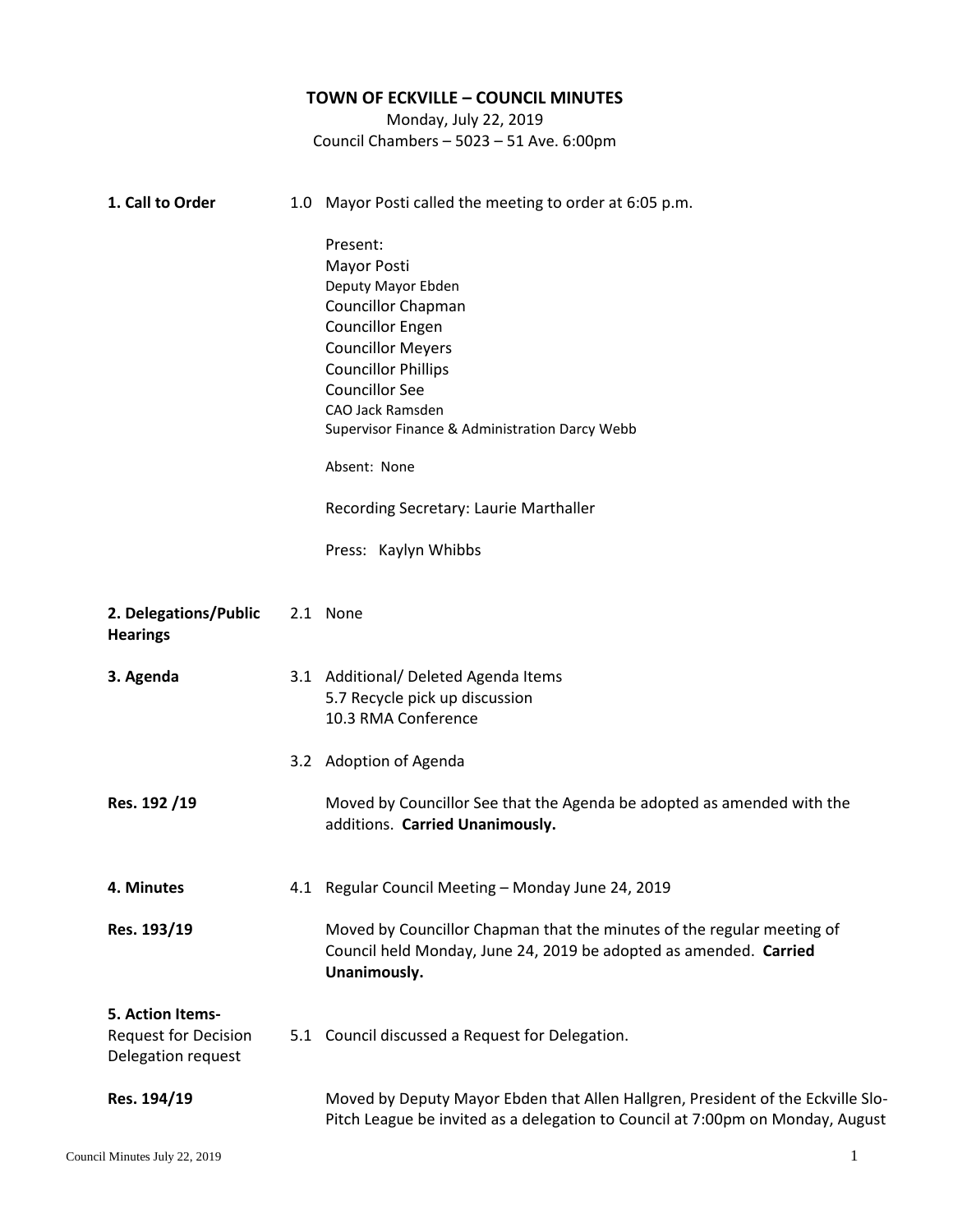|                                                                    | 19, 2019 to make a presentation to Council regarding the Eckville Slo Pitch<br>League. Carried Unanimously.<br>Request for Decision for 5.2 Council discussed the request for a refund on the garbage utility Customer at roll                                                                                                                                                                 |
|--------------------------------------------------------------------|------------------------------------------------------------------------------------------------------------------------------------------------------------------------------------------------------------------------------------------------------------------------------------------------------------------------------------------------------------------------------------------------|
| Refund on Garbage<br>Account                                       | #004100.                                                                                                                                                                                                                                                                                                                                                                                       |
| Res. 195/19                                                        | Moved by Councillor Ebden that the Town of Eckville deny the request for a<br>refund on the garbage account at roll #004100. Carried Unanimously,                                                                                                                                                                                                                                              |
| Tax Refund on Roll #<br>059400                                     | Request for Decision for 5.3 Council discussed the request for a Tax Refund for 2019 on Tax Roll # 059400.                                                                                                                                                                                                                                                                                     |
|                                                                    | Mayor Posti called for a 5 minute recess at 6:35 pm.                                                                                                                                                                                                                                                                                                                                           |
|                                                                    | Council re-convened at 6:40 pm.                                                                                                                                                                                                                                                                                                                                                                |
| Res. 196/19                                                        | Moved by Councillor Chapman that the 2019 property taxes in the amount of<br>\$738.41 levied on roll # 059400 not be refunded.<br><b>Carried Unanimously.</b>                                                                                                                                                                                                                                  |
| Request for Decision -<br><b>Council Meeting Date</b>              | 5.4 Council discussed the September 2019 Council Meeting dates.                                                                                                                                                                                                                                                                                                                                |
| Res. 197/19                                                        | Moved by Councillor Meyers that the Town of Eckville hold its September 2019<br>Council meetings on Monday September 9, 2019 and Monday September 30,<br>2019. Carried Unanimously.                                                                                                                                                                                                            |
| Request for Decision -<br><b>Targeted Redevelopment</b><br>Program | 5.5 Council discussed the request for assistance to help with the removal and<br>demolition of a mobile home and addition.                                                                                                                                                                                                                                                                     |
| Res. 198/19                                                        | Moved by Councillor Engen that Administration be authorized to reimburse the<br>current owner or future owner(s) of Roll # 030400 up to Five Thousand Dollars<br>(\$5,000.00) to help offset their costs to demolish and remove the existing mobile<br>home along with additions upon submission of proof of payment by the owner(s)<br>and inspection by administration. Carried Unanimously. |
| Tax Recovery - Public<br>Auction                                   | Request for Decision for 5.6 Council discussed the 2019 Tax Recovery-Public Auction.                                                                                                                                                                                                                                                                                                           |
| Res. 199/19                                                        | Moved by Councillor Phillips that motion numbers 171/19 and 172/19 be<br>rescinded. Carried Unanimously.                                                                                                                                                                                                                                                                                       |
| Res. 200/19                                                        | Moved by Councillor Chapman that the date of the 2019 tax recovery public<br>auction be set for Tuesday September 10, 2019 commencing at 2:00 pm in the<br>Town of Eckville Council Chambers, located at 5023 - 51 Avenue, Eckville<br>Alberta. Carried Unanimously.                                                                                                                           |
| Res. 201/19                                                        | Moved by Councillor Meyers that, for public auction purposes, a reserve bid of<br>\$134, 880 be set for the property described as Lot 15, Block 4, Plan 6117AQ; and                                                                                                                                                                                                                            |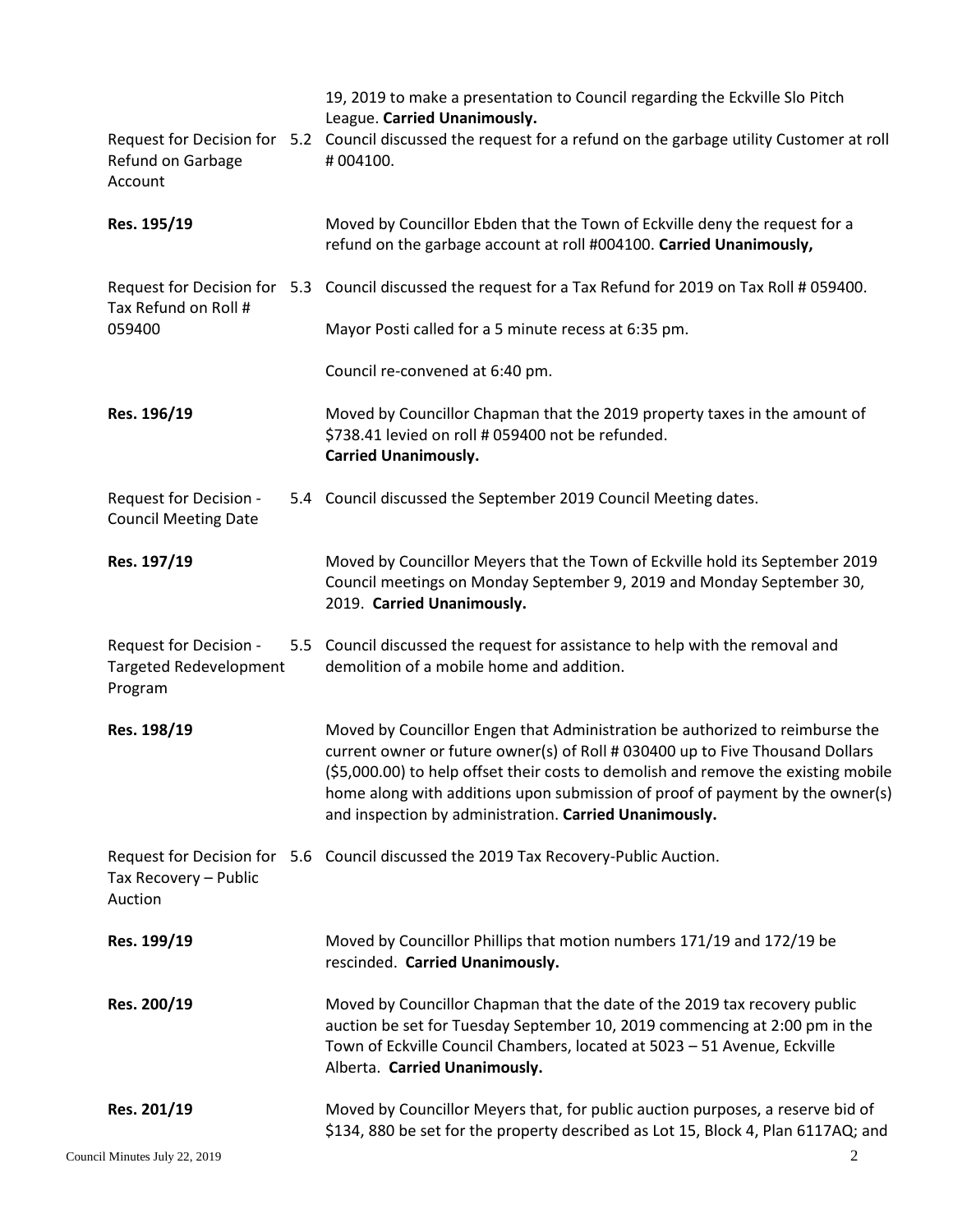a reserve bid of \$75,780 be set for the property described as Unit 323, Lot 10, Block 20, Plan 8920768. **Carried Unanimously.**

Request for Decision to 5.7 Council discussed options and costs of recycling program in Eckville. purchase blue roll out carts for recycling.

| Res. 202/19         |     | Moved by Deputy Mayor Ebden that Administration by authorized to purchase<br>blue roll out carts for the new recycling program to begin in January 2020.<br><b>Carried Unanimously.</b>         |
|---------------------|-----|-------------------------------------------------------------------------------------------------------------------------------------------------------------------------------------------------|
| 6. Bylaws, Policies |     | 6.1 Council discussed Amending Bylaw 754-19 (Bylaw to Amend Procedural Bylaw<br>640/02)                                                                                                         |
| Res. 203/19         |     | Moved by Deputy Mayor Ebden that Bylaw No. 754-19 being a bylaw to amend<br>Council Procedural Bylaw No. 640-02be presented and be give 1 <sup>st</sup> Reading.<br><b>Carried Unanimously.</b> |
| Res. 204/19         |     | Moved by Councillor Meyers that Bylaw No 754-19 being a bylaw to amend<br>Council Procedural Bylaw No 640-02 be presented and given second reading at<br>this meeting. Carried Unanimously.     |
| Res. 205/19         |     | Moved by Councillor See that Bylaw 754-19 given Unanimous consent for 3rd and<br>Final Reading. Carried Unanimously.                                                                            |
| Res.206/19          |     | Moved by Councillor Engen that Bylaw 754-19 be given 3rd and Final Reading.<br><b>Carried Unanimously.</b>                                                                                      |
| 7. Reports          |     | 7.1 Management Report - July 22, 2019                                                                                                                                                           |
| Res. 207/19         |     | Moved by Councillor Engen to approve "in principle" the concept plan for the<br>walking trail and end the trail on 50 Ave at the Co-Op Parking Lot. Carried<br>Unanimously.                     |
|                     |     | Administration will bring back concept of Main Street upgrade at a later Council<br>Meeting for discussion.                                                                                     |
| Res. 208/19         |     | Moved by Councillor Engen that the Management report for July 22, 2019 be<br>accepted as presented. Carried Unanimously.                                                                        |
|                     |     | 7.2 Financial Report-Q2 Spend Report, AP Report June 27, July 11 and July 18, 2019.                                                                                                             |
| Res. 209/19         |     | Moved by Councillor Chapman that the Financial Report be accepted as<br>presented. Carried Unanimously.                                                                                         |
|                     | 7.3 | Animal Control Services Report - June 2019.                                                                                                                                                     |
| Res. 210/19         |     | Moved by Councillor Meyers that the Animal Control Services Report for June<br>2019 be accepted as presented. Carried Unanimously.                                                              |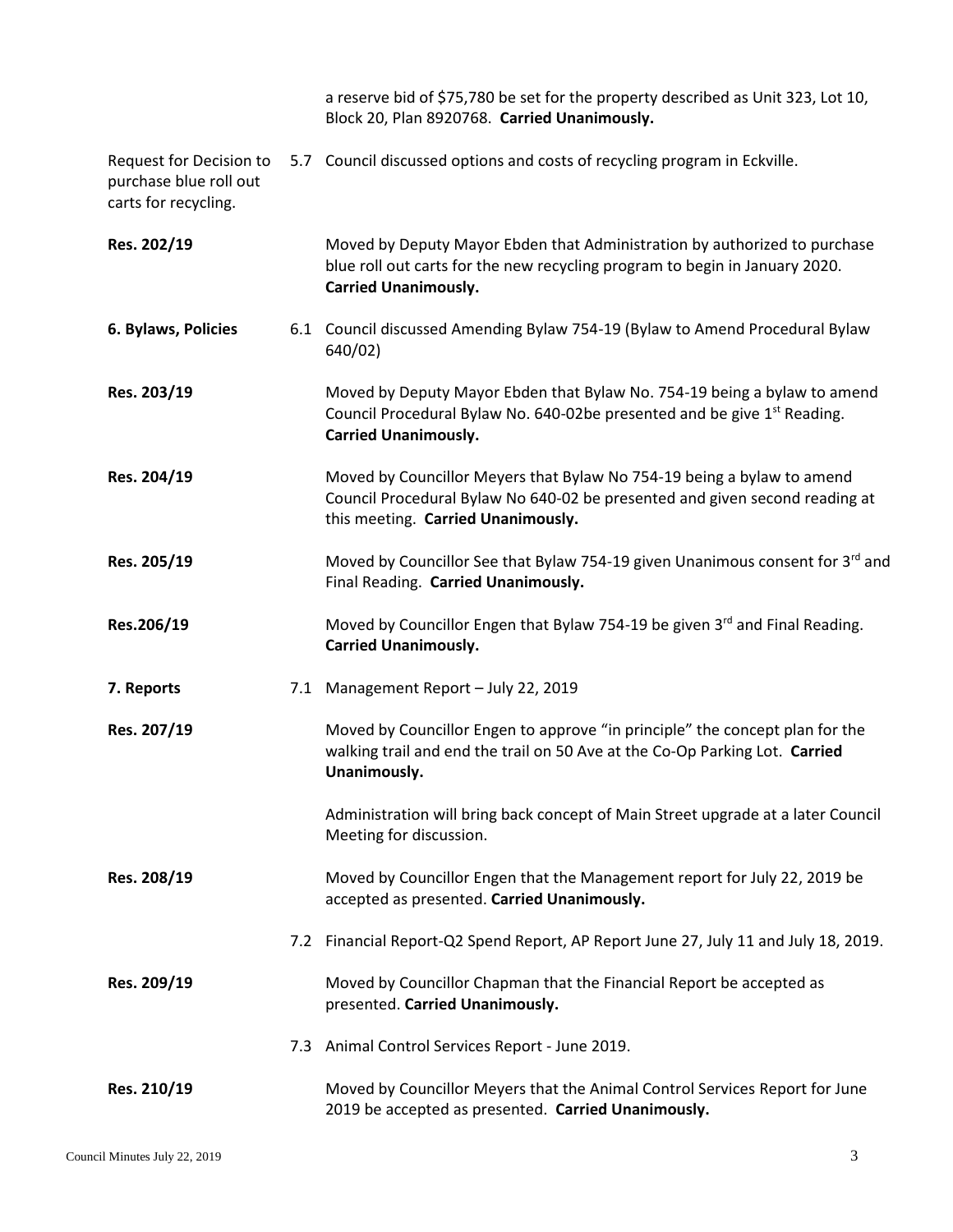| 8. Committee, Board<br><b>Reports</b>                                      | 8.1 Mayor Posti attended the Rimbey Parade, Ponoka Parade and the Red Deer<br>Parade.                                                     |
|----------------------------------------------------------------------------|-------------------------------------------------------------------------------------------------------------------------------------------|
| Res. 211/19                                                                | Moved by Councillor See that the Committee, Board Reports be accepted for<br>information as presented. Carried Unanimously.               |
| 9. Correspondence,<br><b>Information Items</b>                             | 9.1 Lacombe County Highlights of Council June 27 & July 11, 2019.<br>9.2 CN in Your Community<br>9.3 Alberta Council on Aging             |
| Res. 212/19                                                                | Moved by Deputy Mayor Ebden that Council declare that October 1, 2019 be<br>International Day of Older Persons. Carried Unanimously.      |
|                                                                            | 9.4 Lacombe County Public Hearing                                                                                                         |
| Res. 213/19                                                                | Moved by Councillor Phillips that the Correspondence, Information Items be<br>accepted as presented. Carried Unanimously.                 |
| 10. Seminars, Meetings, 10.1 2019 AUMA Convention<br><b>Special Events</b> | 10.2 2019 Penhold Fall Festival Invitation- Mayor Posti to attend.<br>10.3 RMA Conference - Mayor Posti and Deputy Mayor Ebden to attend. |
| Res. 214/19                                                                | Moved by Councillor Engen that the Seminars, Meetings, Special Events be<br>accepted as presented. Carried Unanimously.                   |
| 11. Closed Session                                                         | <b>11.1 None</b>                                                                                                                          |
| 12. Committee of the<br>Whole                                              | <b>12.1 None</b>                                                                                                                          |
| 13. Adjournment                                                            | 13.1 Adjournment                                                                                                                          |
| Res.215/19                                                                 | Mayor Posti adjourned the meeting at 8:30 pm. Carried Unanimously                                                                         |

Mayor CAO

\_\_\_\_\_\_\_\_\_\_\_\_\_\_\_\_\_ \_\_\_\_\_\_\_\_\_\_\_\_\_\_\_\_\_\_\_\_